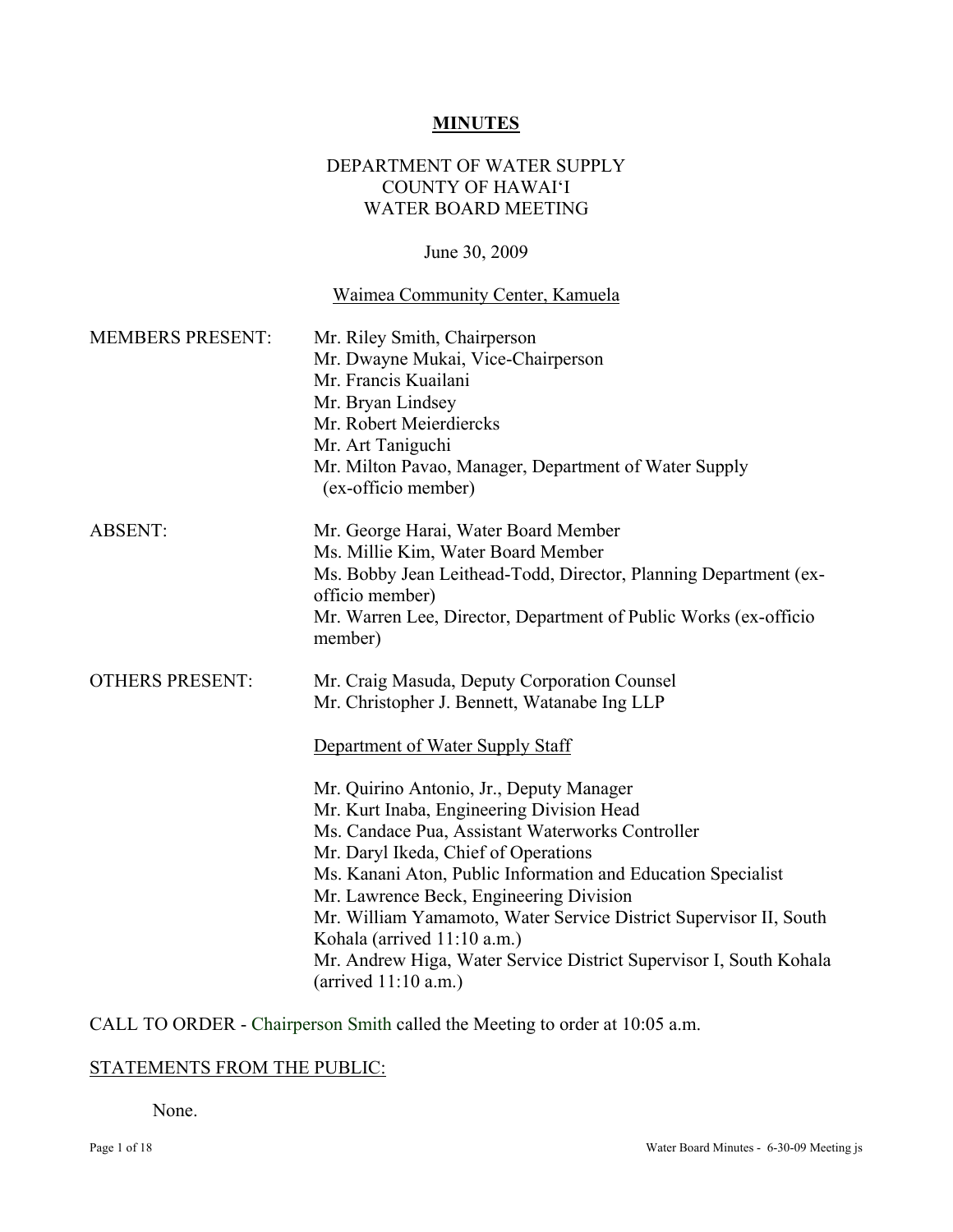### APPROVAL OF MINUTES:

ACTION: Chairperson Smith entertained a Motion to approve the Minutes of the May 26, 2009, Water Board Meeting. Mr. Mukai so moved; seconded by Mr. Kuailani and carried unanimously by voice vote.

### APPROVAL OF ADDENDUM AND/OR SUPPLEMENTAL AGENDA:

None.

## PUNA:

## A. **UTILITY AGREEMENT NO. 2020 – KEA`AU-PĀHOA ROAD, SHOULDER LANE CONVERSION, KEA`AU BYPASS ROAD TO SHOWER DRIVE, FEDERAL AID PROJECT NO. STP-0130(28):**

This Utility Agreement (UA), for the subject project that includes or affects the Department of Water Supply (DWS) water systems, is required for State Highways projects.

The UA sets forth the responsibilities and liabilities of each agency regarding the water system within the State Right-of-Way. It also includes the provisions for future improvements and/or maintenance requirements by either the State or DWS. The contents of this UA are consistent with previous executed agreements, as well as the requirements of HRS 264-33. Construction plans for this project have been approved by DWS.

Staff has reviewed the subject UA, and finds it acceptable as submitted.

*Note: There is no additional cost to DWS associated with this Utility Agreement.* 

The Manager recommended that the Water Board approve UTILITY AGREEMENT NO. 2020 – KEA`AU-PĀHOA ROAD, SHOULDER LANE CONVERSION, KEA`AU BYPASS ROAD TO SHOWER DRIVE, FEDERAL AID PROJECT NO. STP-0130(28), and authorize either the Chairperson or Vice-Chairperson to execute the document subject to the review and approval of the Corporation Counsel.

MOTION: Mr. Meierdiercks moved to approve; seconded by Mr. Mukai.

The Manager explained that this was a standard utility agreement between DWS and the State. The agreement involves no cost to DWS, whose only obligation is to provide inspection without charge.

Chairperson Smith asked if the Queen Ka`ahumanu Highway widening, where the waterline had to be replaced, involved a utility agreement.

The Manager said no utility agreement was involved in that case, because the initial design assumed that the waterline was buried deeply enough. That project was done 20 to 25 years ago, and the State absorbed the liability since the original contracting company no longer existed when the too-shallow waterline was uncovered.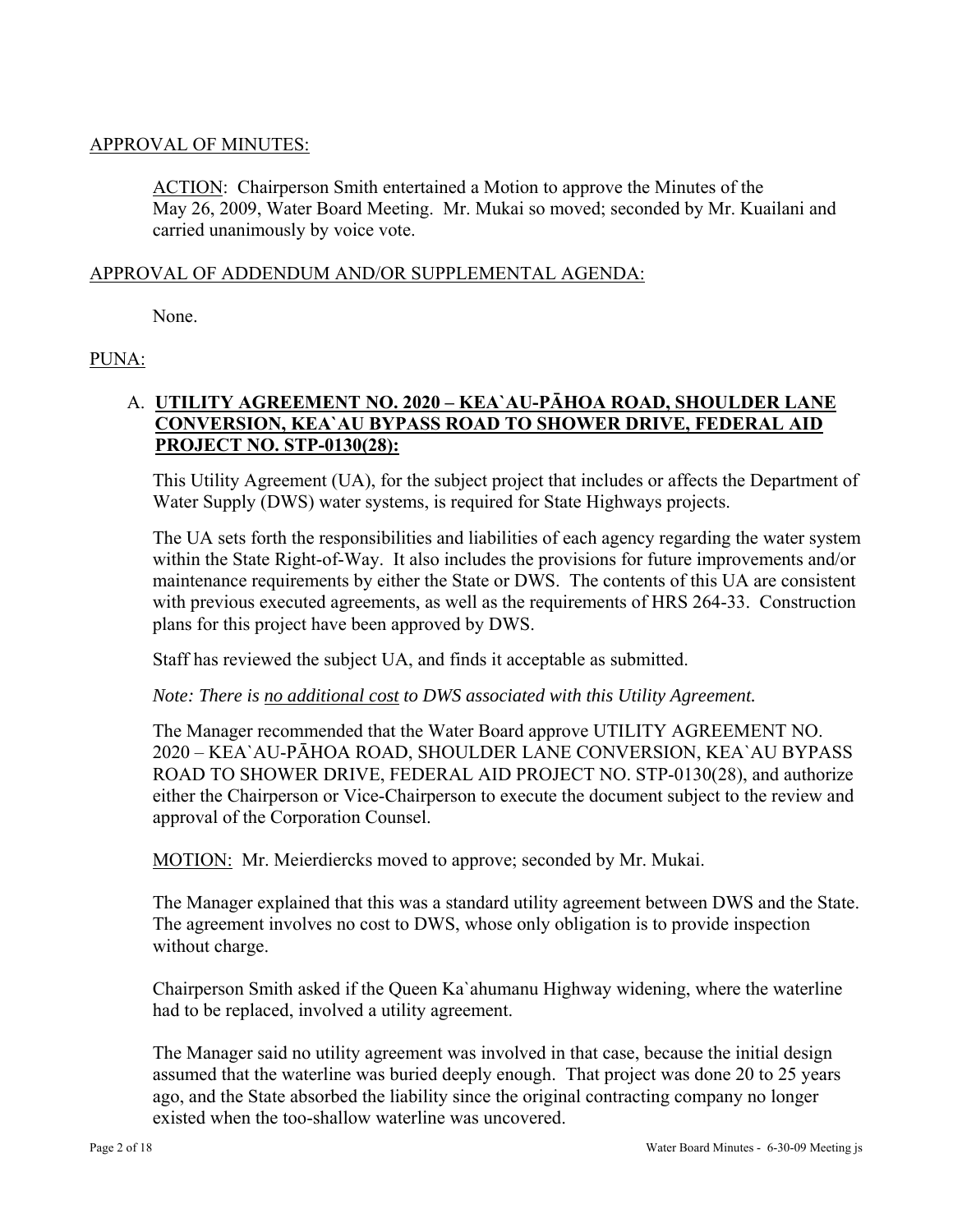A lengthy discussion ensued regarding what entity was responsible for the shallow burial of the waterline. The Manager confirmed that the project was done by the State, with DWS accepting the dedication of the system. DWS did not construct the system, he added.

Chairperson Smith, anticipating the upcoming next phase of the Queen Ka`ahumanu Highway widening, urged DWS to ensure that all of the as-built plans are accurate.

The Manager confirmed that DWS would be participating in the next phase, and would be putting in a bigger waterline.

Mr. Lindsey asked if DWS has its own inspectors.

The Manager confirmed that DWS has inspectors in Hilo and Kona, who inspect whatever project has the *potential* of being dedicated back to DWS. This includes subdivisions with private water systems. A County ordinance stipulates that subdivisions having water systems must comply with DWS standards – whether or not the water system is ultimately dedicated to DWS.

ACTION: Motion carried unanimously by voice vote.

## SOUTH HILO:

# A. **JOB NO. 2007-926, HAKALAU IKI SPRING REMEDIATION:**

The contractor, Ed Higa General Contracting, has requested a 49-calendar day time extension. This time extension request is because of delays due to a faulty conductivity probe. The probe could not be calibrated properly and after it went through in-situ troubleshooting, the factory concluded that it needed to be replaced. The probe was reordered, and a new probe was shipped from the factory and finally reinstalled.

Subsequently, the SCADA programming and testing had to be rescheduled until the new probe could be installed. This resulted in further delays because of unavailability of field personnel to do the SCADA programming and testing.

*Note: There is no additional cost to DWS associated with this time extension.* 

Staff has reviewed the request and finds that the 49 calendar days are justified. This is the fourth time extension request. Previous extensions are listed as follows:

| <b>Request</b>               | <b>Time Requested</b>   | <b>From</b>      | To                     |
|------------------------------|-------------------------|------------------|------------------------|
| First Time Extension         | 62 Calendar Days        | January 27, 2009 | March 30, 2009         |
| Second Time Extension        | 57 Calendar Days        | March 30, 2009   | May 26, 2009           |
| Third Time Extension         | 35 Calendar Days        | May 26, 2009     | June 30, 2009          |
| <b>Fourth Time Extension</b> | <b>49 Calendar Days</b> | June 30, 2009    | <b>August 18, 2009</b> |

The Manager recommended that the Board approve a contract time extension of 49 calendar days to JOB NO. 2007-926, HAKALAU IKI SPRING REMEDIATION. The contract completion date will be revised from June 30, 2009 to August 18, 2009.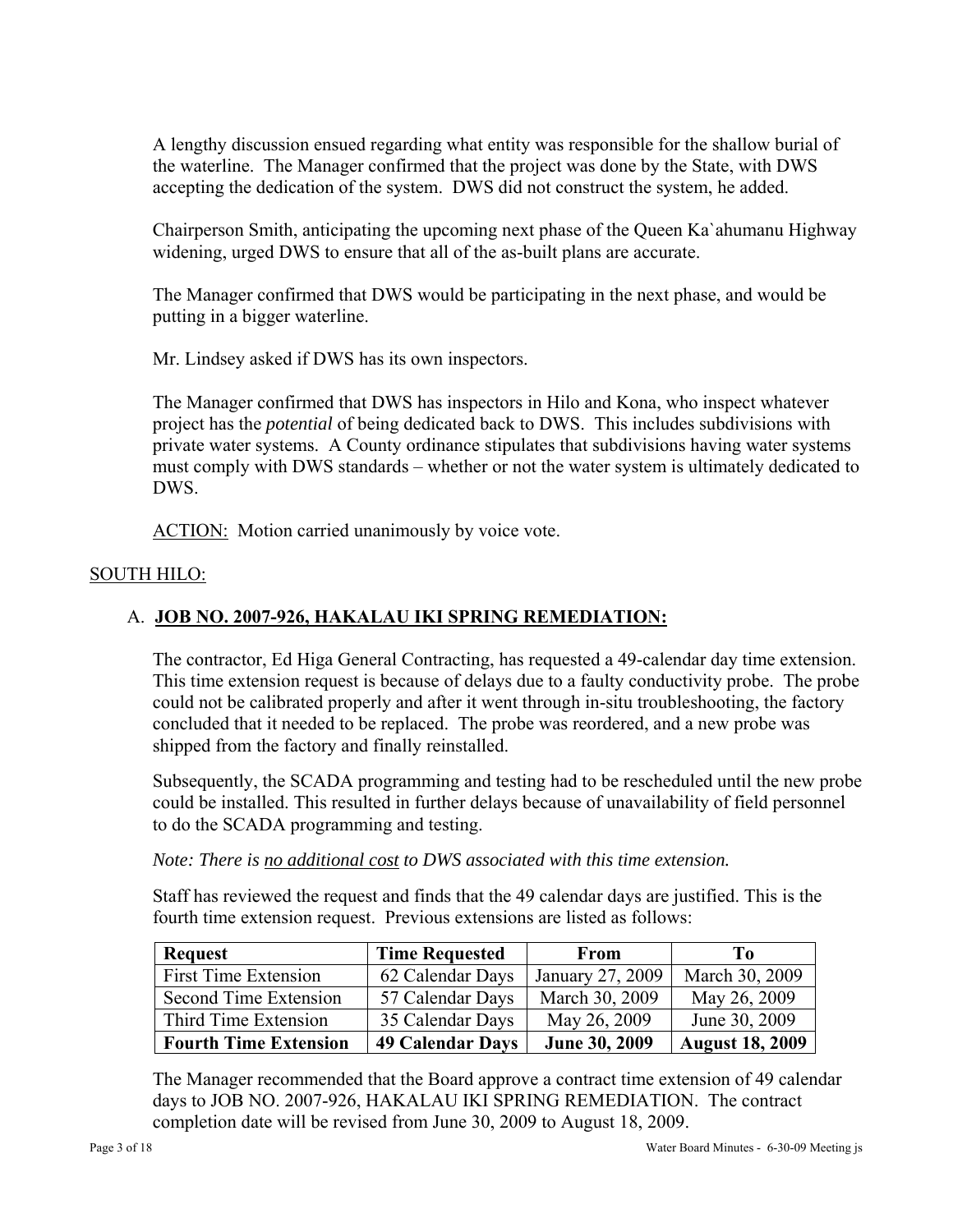MOTION: Mr. Meierdiercks moved to approve; seconded by Mr. Kuailani.

The Manager confirmed that since the May Water Board meeting, the mandatory monitoring period has begun. He noted that the contractor should not be penalized for the delay caused by the monitoring period mandated by the State Department of Health.

ACTION: Motion carried unanimously by voice vote.

### **A. JOB NO. 2002-802, CONSTRUCTION OF THE PI`IHONUA RESERVOIR NO. 2 REPLACEMENT, DISTRICT OF SOUTH HILO, HAWAI`I, COUNTY OF HAWAI'I, STATE OF HAWAI'I:**

Bids were opened on June 18, 2009, at 2:00 p.m.; and the following are the bid results:

| <b>Bidder</b>                                                    | Amount         |
|------------------------------------------------------------------|----------------|
| <b>Isemoto Contracting Co., Ltd. (Lowest Responsible Bidder)</b> | \$6,505,870.00 |
| Ledcor Construction Hawaii, LLC                                  | \$6,737,125.00 |
| Goodfellow Bros., Inc.                                           | \$6,952,420.00 |
| E.M. Rivera & Sons, Inc.                                         | \$7,405,373.75 |
| Jas W. Glover, Ltd.                                              | \$7,584,710.00 |

Engineer's Construction Cost Estimate: \$7,000,000.00.

Construction Contract Duration: Four hundred eighty (480) calendar days.

Project Scope: The project consists of: a 2.0-MG prestressed concrete tank, control building, booster pump station, reservoir influent control station, pressure reducing valve station, facility piping and connecting pipelines, drainage structures, electrical work, instrumentation, approximately 1,700 linear feet of 8-inch waterline with attendant service re-connections and fire hydrant assemblies, asphalt concrete paving and repaving work, site perimeter fencing, demolition of the existing reservoir site, and landscaping.

The project cost will be as follows:

Project Cost:

| 1) | Low Bidder (Isemoto Contracting Co., Ltd.) | \$6,505,870.00 |
|----|--------------------------------------------|----------------|
| 2) | Construction Contingency $(\sim 8\%)$      | 494,130.00     |
|    | <b>Total Construction Cost:</b>            | \$7,000,000.00 |

Funding for this project will be from DWS C.I.P. funds.

Department Staff has reviewed the bids and finds the bid from Isemoto Contracting Co., Ltd., acceptable as submitted.

The Manager recommended that the Board award the contract for JOB NO. 2002-802, CONSTRUCTION OF THE PI'IHONUA RESERVOIR NO. 2 REPLACEMENT, DISTRICT OF SOUTH HILO, HAWAI'I, COUNTY OF HAWAI'I, STATE OF HAWAI'I, to the lowest responsible bidder, Isemoto Contracting Co., Ltd., for their bid amount of \$6,505,870.00 plus \$494,130.00 for construction contingency for a total contract amount of \$7,000,000.00, and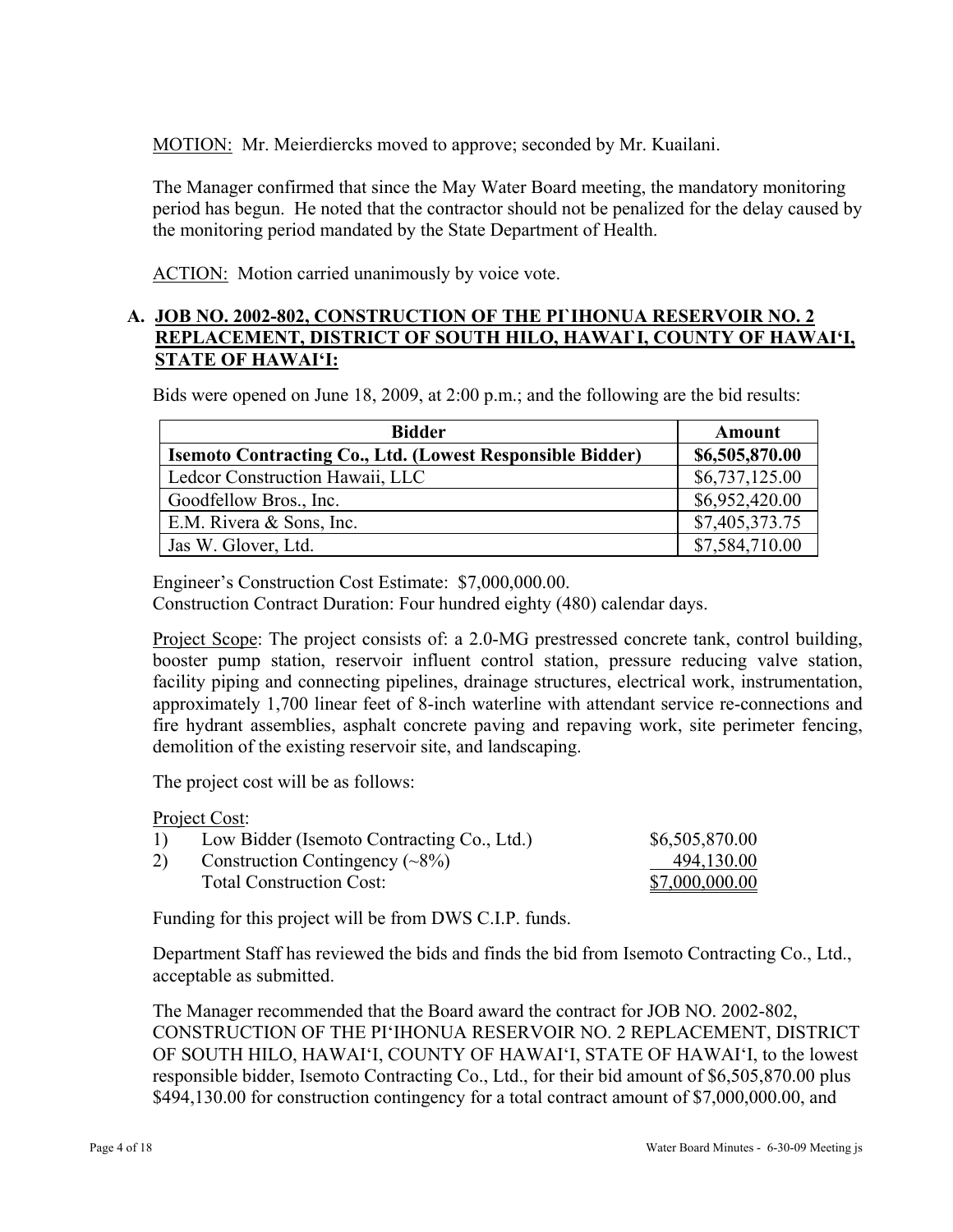that either the Chairperson or the Vice-Chairperson be authorized to sign the contract, subject to review as to form and legality of the contract by Corporation Counsel.

MOTION: Mr. Lindsey moved to approve; seconded by Mr. Kuailani.

The Manager explained that the existing reservoir is built into the ground, and is located above Hilo Medical Center. The reservoir, with a capacity of 800,000 gallons, is very old and has been in need of replacement for a long time. The new reservoir will be more reliable and provide much more storage for the hospital and surrounding area customers.

Mr. Meierdiercks asked if the existing tank will stay in place until the new tank is ready to go.

The Manager confirmed that it would stay in place, since there is plenty of room up there. The old tank is in a conservation district, so the underground portion of the tank will remain while the visible above-ground portion will be removed. Okahara and Associates is the contractor, he added.

Chairperson Smith asked if this tank was a DYK, Inc., tank, and asked how the design and construction of this tank would differ from the Kawailani tank.

The Manager said the Pi`ihonua tank is a prestressed, wire-wrapped tank. The contractor will construct an interior shaft, and the tank is wrapped with multiple strands of wire whose tension is controlled by machine. The roof structure of this tank is similar to that of the Kawailani tank, he noted. The main difference between the two tanks is that the Pi`ihonua tank is prestressed with wire, whereas the Kawailani's prestressing is within the wall itself (and *not* wire-wrapped around the tank).

Chairperson Smith noted that the DYK representative at the San Diego conference confirmed this wraparound technique, and reported that it works really well.

The Manager noted that DWS has had really good results with its DYK tanks so far.

The Deputy Manager said that the Waiaha tank (by DYK), finished prior to the 2006 earthquake, withstood that quake with flying colors.

The Manager said that both the Kawailani Tank and the DYK tank have prestressing of their walls, and both tanks' construction meet Zone 4 requirements, stipulated by the County.

Mr. Meierdiercks asked that the Water Board be allowed to visit sites of similar proposed projects, to gain a better understanding of how tanks are designed and constructed.

ACTION: Motion carried unanimously by voice vote.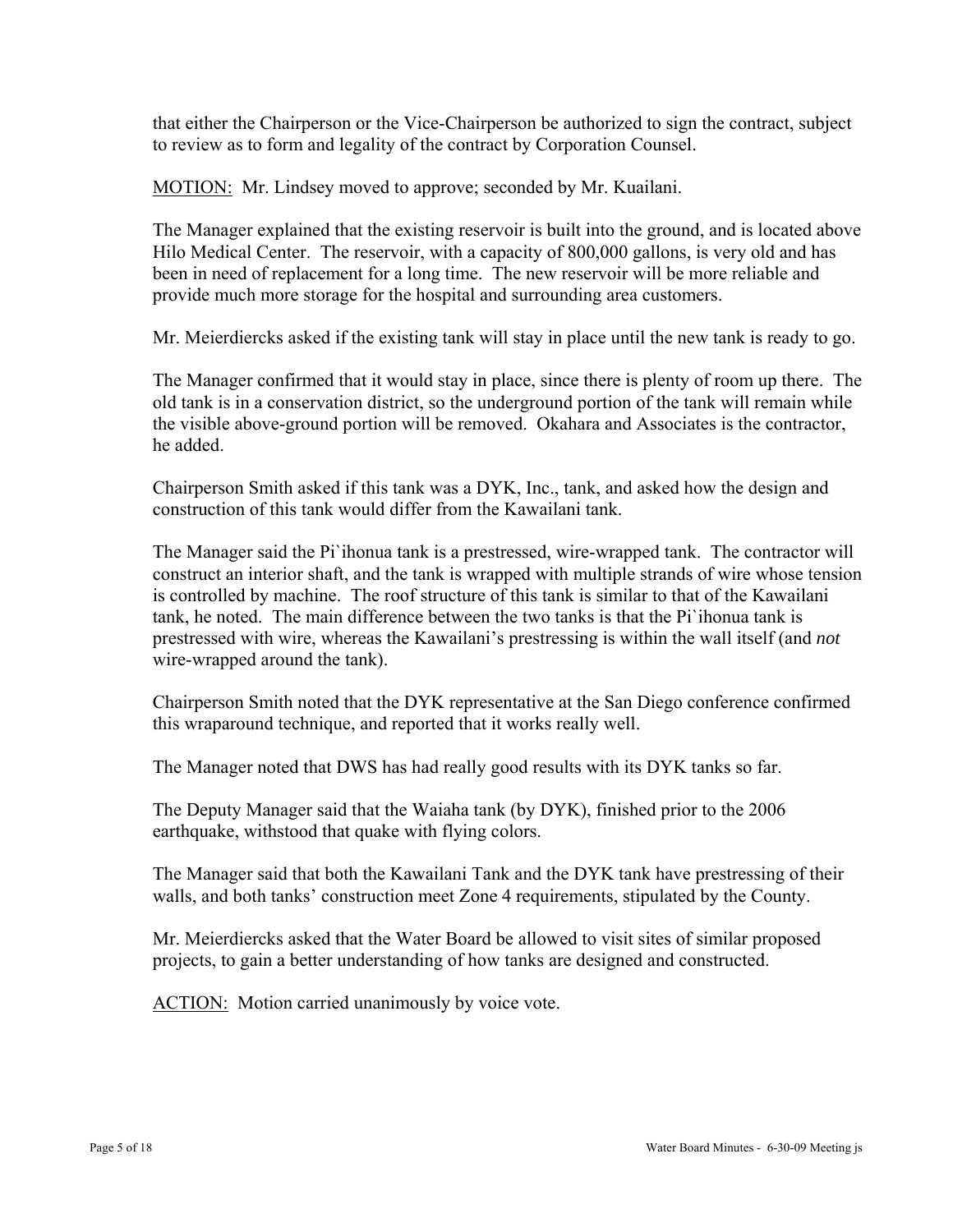# HĀMĀKUA:

## **A. JOB NO. 95-621, CONSTRUCTION OF THE PŌHĀKEA WATER SYSTEM IMPROVEMENTS, HĀMĀKUA, HAWAI'I, COUNTY OF HAWAI'I, STATE OF HAWAI'I:**

The contractor, Willocks Construction Corporation, has requested a 45-calendar day time extension. This request is because of an unforeseen delay due to the existing concrete bridge on Pōhākea/Pa`auilo Homestead Road (Bridge 45-3). This bridge has a 12-ton weight restriction that became an issue during construction of the tank upgrades (Change Order No. 6).

The contractor investigated alternate routes to the project sites, but found much weaker wooden bridges on these alternate routes. Therefore, the contractor sought approval from the Department of Public Works (DPW) to cross Bridge 45-3 with their concrete trucks. After a lengthy deliberation, DPW reanalyzed the bridge, and allowed the contractor to cross the bridge with a reduced load in the concrete trucks.

Staff has reviewed the request and finds the 45 calendar days are justified. This is the seventh time extension request. Previous extensions are listed below:

- 1st time extension  $-225$  calendar days
- 2nd time extension 153 calendar days
- $\bullet$  3rd time extension 152 calendar days
- 4th time extension 91 calendar days
- $\bullet$  5th time extension 92 calendar days
- 6th time extension  $-1,704$  calendar days
- **7th time extension 45 calendar days**

#### *Note: There is no additional cost to DWS associated with this time extension.*

The Manager recommended that the Board approve the contract time extension of 45 calendar days to JOB NO. 95-621, CONSTRUCTION OF THE PŌHĀKEA WATER SYSTEM IMPROVEMENTS, HĀMĀKUA, HAWAI'I, COUNTY OF HAWAI'I, STATE OF HAWAI'I. Upon approval, the contract completion date will be extended from June 30, 2009 to August 14, 2009.

MOTION: Mr. Mukai moved to approve; seconded by Mr. Lindsey.

The Manager said that the contractor's request for an extension is justified because of the problem with crossing the bridge. He noted that there were many reasons for why this project has taken so long, with the bridge crossing the latest reason. Other reasons included getting easements, quake damages, HELCO delays, etc.

Chairperson Smith wondered why the bridge issue arose.

The Manager said that when the project began, the bridge crossing was not an issue. It only came up when the Department of Public Works began earthquake retrofitting.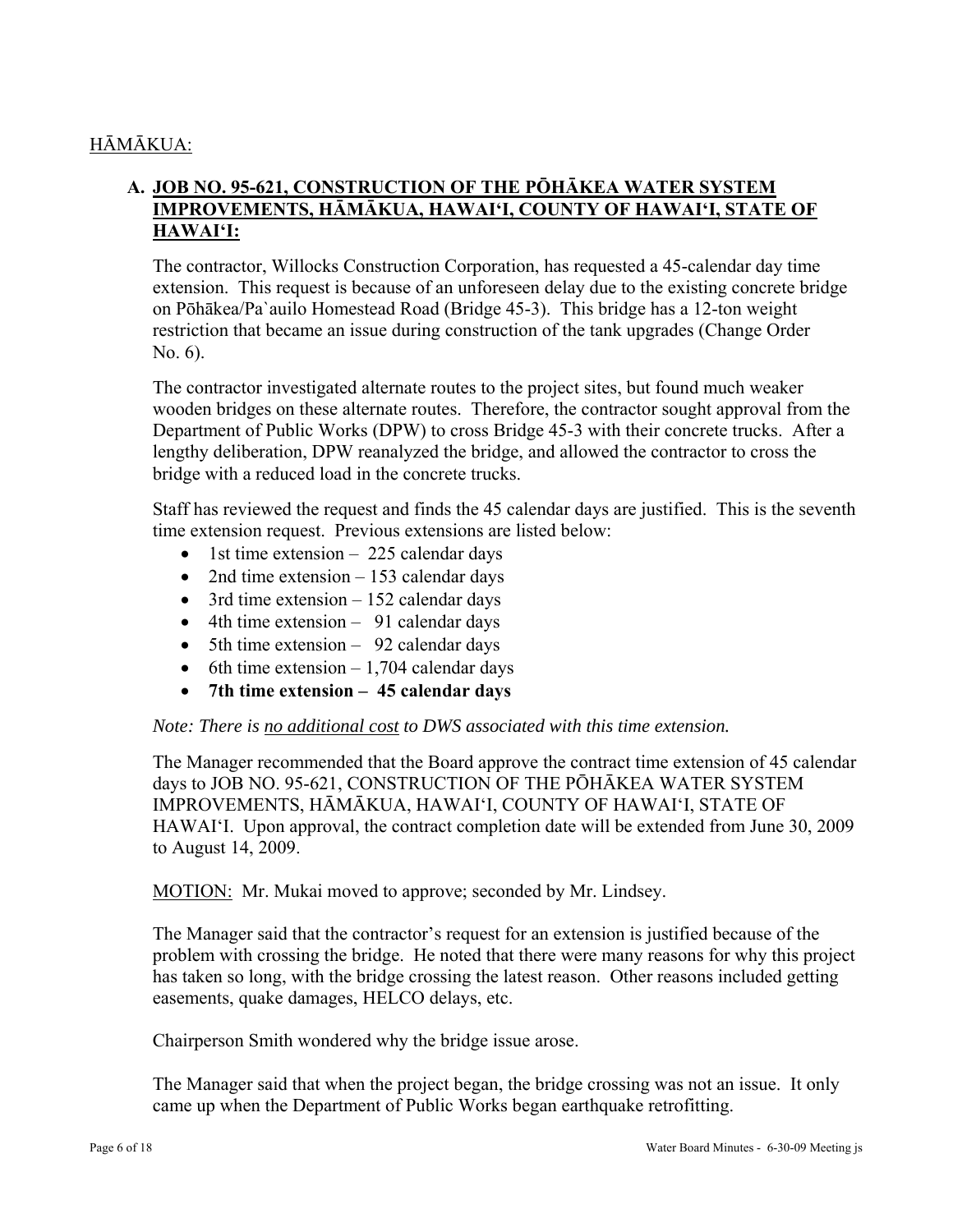Chairperson Smith said that he wanted this project to be over and done with.

ACTION: Motion carried unanimously by voice vote.

## SOUTH KOHALA:

## **A. ASSIGNMENT OF USE AND OCCUPANCY AGREEMENT AND CONSENT (MAUNA LANI SERVICE, INC./WATER BOARD/DEPARTMENT OF TRANSPORTATION):**

At its May 26, 2009, meeting, the Water Board approved the acceptance of an assignment of the Use and Occupancy Agreement (UOA) between the State of Hawai`i through its Director of Transportation (DOT), and Mauna Lani Service, Inc., contingent upon the execution of the UOA as Mauna Lani had submitted it to DOT.

Since that meeting, the Attorney General for DOT made minor changes to the UOA and to the consent form attached to the Assignment of Use and Occupancy Agreement and Consent between Mauna Lani Service, Inc., and the Water Board. Because of those changes, DWS requests that the Water Board re-approve the revised Assignment of Use and Occupancy Agreement and Consent.

The Manager recommended that the Water Board re-approve the ASSIGNMENT OF USE AND OCCUPANCY AGREEMENT AND CONSENT between Mauna Lani Service, Inc. and the Water Board, and authorize either the Chairperson or the Vice-Chairperson to execute the Assignment of Use and Occupancy Agreement and Consent, subject to the review and approval of the Corporation Counsel.

MOTION: Mr. Meierdiercks moved to approve; seconded by Mr. Kuailani.

Chairperson Smith clarified that DWS will not be paying any fees to State Highways Division to cross the highway; Mauna Lani will pay.

Mr. Inaba confirmed that DWS will not pay any fees in the future to cross the State highway.

ACTION: Motion carried unanimously by voice vote.

## NORTH KONA:

## **A. JOB NO. 2009-954, KAHALU`U SHAFT PUMP NO. 1 REPAIR:**

Bids were opened on June 5, 2009, at 2:00 p.m.; and following are the bid results:

| <b>Bidder</b>                                | <b>Bid Amount</b> |
|----------------------------------------------|-------------------|
| Derrick's Well Drilling & Pump Services, LLC | \$215,459.44      |
| Beylik Drilling & Pump Service, Inc.         | \$238,223.00      |

Project Scope: This project consists of the removal and replacement of the existing motor, discharge head, line shaft pump, column pipe, inner column assembly, and appurtenances of the Kahalu`u Shaft Pump No. 1.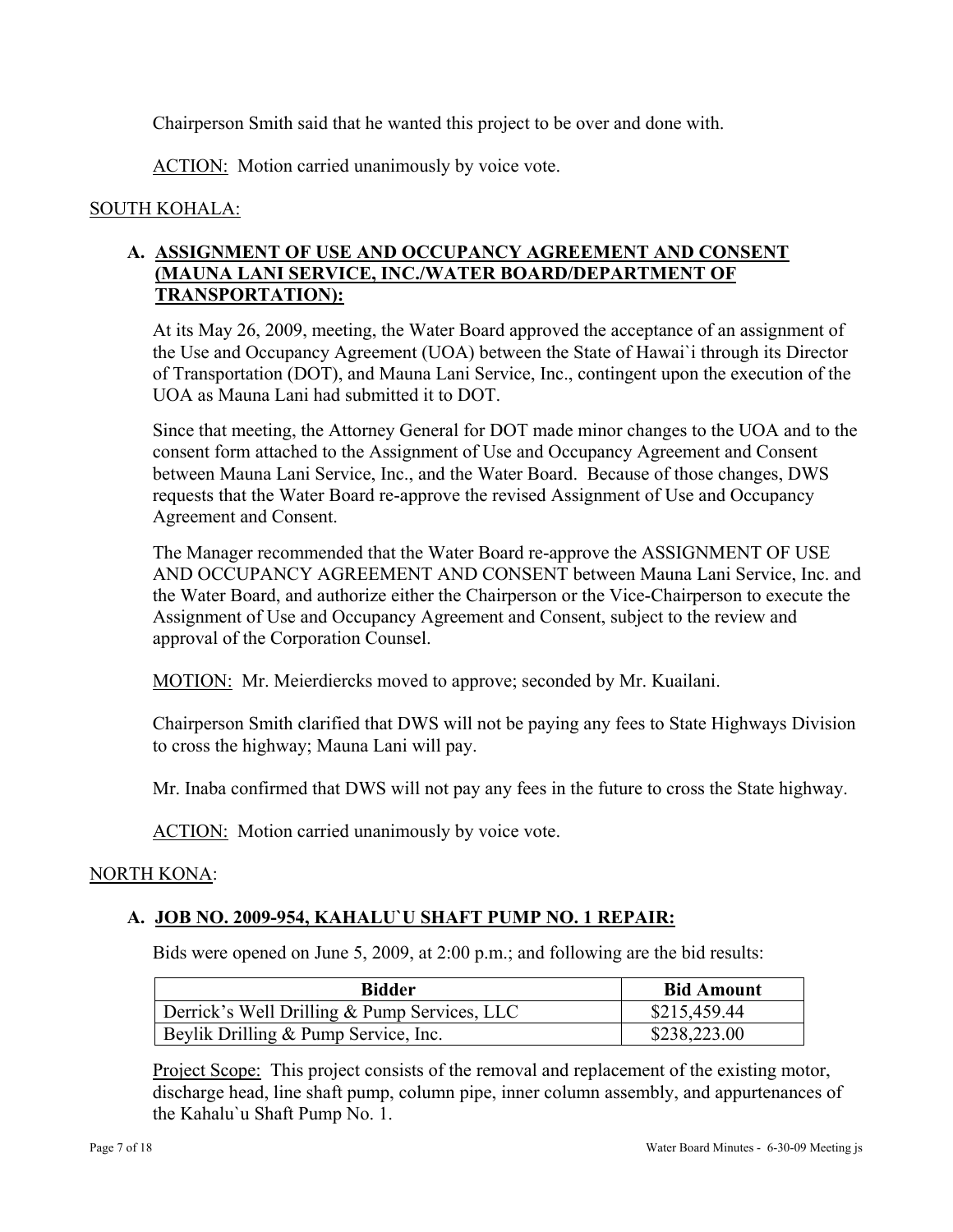Project Cost:

| <b>Total Construction Cost:</b>                         | \$236,000.00 |
|---------------------------------------------------------|--------------|
| 2) Construction Contingency (10%)                       | \$20,540.56  |
| 1) Low Bidder (Derrick's Well Drilling & Pump Services) | \$215,459.44 |

Funding for this project will be from DWS's C.I.P. Budget under Deepwell Pump Replacement. The contractor will have 180 calendar days to complete this project. The Engineering estimate was \$215,000.00.

The Manager recommended that the Board award the contract for JOB NO. 2009-954, KAHALU`U SHAFT PUMP NO. 1 REPAIR, to the lowest responsible bidder, Derrick's Well Drilling & Pump Services, for their bid amount of \$215,459.44, plus \$20,540.56 in construction contingency for a total contract amount of \$236,000.00. It is further recommended that either the Chairperson or the Vice-Chairperson be authorized to sign the contract, subject to review as to form and legality of the contract by Corporation Counsel.

MOTION: Mr. Lindsey moved to approve; seconded by Mr. Kuailani.

The Manager said this was a straightforward project to repair one of the five pumps in the shaft. The repair work involves going down into the shaft to replace the pump. The pump that is being replaced pumps water from the shaft to the tank up above ground.

Chairperson Smith thanked Mr. Beck for the photos of the site.

ACTION: Motion carried unanimously by voice vote.

## **B. JOB NO. 2004-839, KEŌPŪ-PU`UHONUA PRODUCTION WELL AND 1.0 MG RESERVOIR:**

The contractor, Isemoto Contracting Co., Ltd., requests an 82-calendar day time extension. This request is due to the delay resulting from HELCO and Hawaiian Telcom work.

Staff has reviewed the request and finds that the 82 calendar days are justified.

This is the fourth extension request. The first time extension granted at the April 22, 2008, meeting was for 91 calendar days from August 19, 2008, to November 18, 2008. The second time extension granted at the November 25, 2008 was for 197 calendar days from November 18, 2008, to June 3, 2009. The third extension was granted at the May 26, 2009 Water Board Meeting, for 37 calendar days, from June 3, 2009 to July 10, 2009.

#### *Note: There is no additional cost to DWS associated with this time extension.*

The Manager recommended that the Board approve a contract time extension to Isemoto Contracting Co., Ltd., of eighty-two (82) calendar days from July 10, 2009 to September 30, 2009, for JOB NO. 2004-839, KEŌPŪ-PU`UHONUA PRODUCTION WELL AND 1.0 MG RESERVOIR.

MOTION: Mr. Meierdiercks moved to approve; seconded by Mr. Kuailani.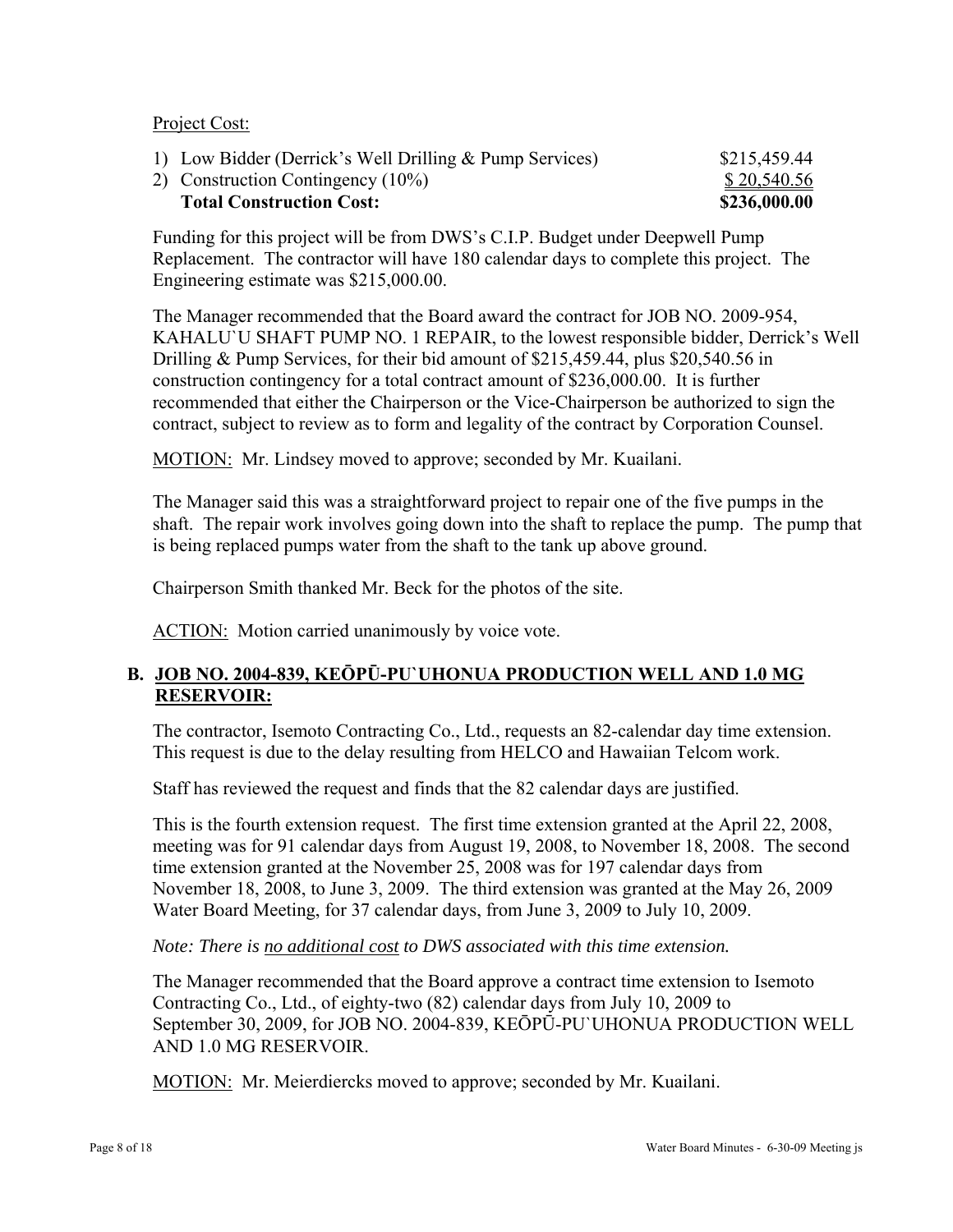The Manager said the time extension was related to HELCO and Hawaiian Telcom work, and noted that in his experience, most project delays were linked to HELCO and Hawaiian Telcom. DWS is sometimes criticized for not making requests to HELCO and Hawaiian Telcom early enough, but in fact the Department submits its requests way in advance.

Mr. Lindsey promised to help expedite matters involving his company, Hawaiian Telcom.

ACTION: Motion carried unanimously by voice vote.

## **C. FIRST SUPPLEMENTAL WELL DEVELOPMENT AGREEMENT - LANIHAU PROPERTIES, LLC, WEST HAWAI`I BUSINESS PARK, LLC, PALANI RANCH COMPANY, INC.:**

The Well Development Agreement between Lanihau Properties, LLC, West Hawai`i Business Park, LLC, Palani Ranch Company, Inc., and the Water Board was approved at the Board Meeting on June 27, 2006 and executed on August 22, 2006. Now that the well has been drilled, cased, and tested, Lanihau, West Hawai`i Business Park and Palani Ranch desire to enter into this First Supplemental Well Development Agreement which details the well capacity as well as the requirements to outfit the well and its supporting facilities to obtain the water allocations for their Honokōhau Properties. This First Supplemental Agreement also outlines the allocation of and initial assignment as well as subsequent assignment(s) of equivalent units.

The Manager recommended that the Water Board approve this First Supplemental Well Development Agreement, and authorize either the Chairperson or Vice-Chairperson to execute the Agreement subject to the review and approval of the Corporation Counsel.

Mr. Masuda noted that parties to the Agreements listed as Item 9C and Item 9D asked that these items be deferred due to issues with the agreements.

Chairperson Smith noted that he would be changing jobs and will begin working for Lanihau Properties beginning July 1, 2009, so that in the future he would be recusing himself from any voting involving his employer.

ACTION: Mr. Meierdiercks moved to defer; seconded by Mr. Mukai. Motion passed unanimously by voice vote.

# **D. OFF-SITE IMPROVEMENT AGREEMENT – WEST HAWAI`I BUSINESS PARK:**

Lanihau Properties, LLC, and West Hawaii Business Park, LLC (WHBP) wish to enter into this "Off-Site Improvement Agreement" (Off-Site Agreement) to provide potable water to the West Hawaii Business Park Development (WHBP Project), included in their Honokōhau Properties as described in the Well Development Agreement. This Off-Site Agreement describes the allocation of equivalent units and the water system improvements required by WHBP in order to provide potable water to the WHBP Project. The off-site improvements include but are not limited to, a 0.5-million gallon concrete reservoir and transmission mains adequate to service the WHBP Project. A portion of the project will be serviced by the existing water system adjacent to the WHBP Project.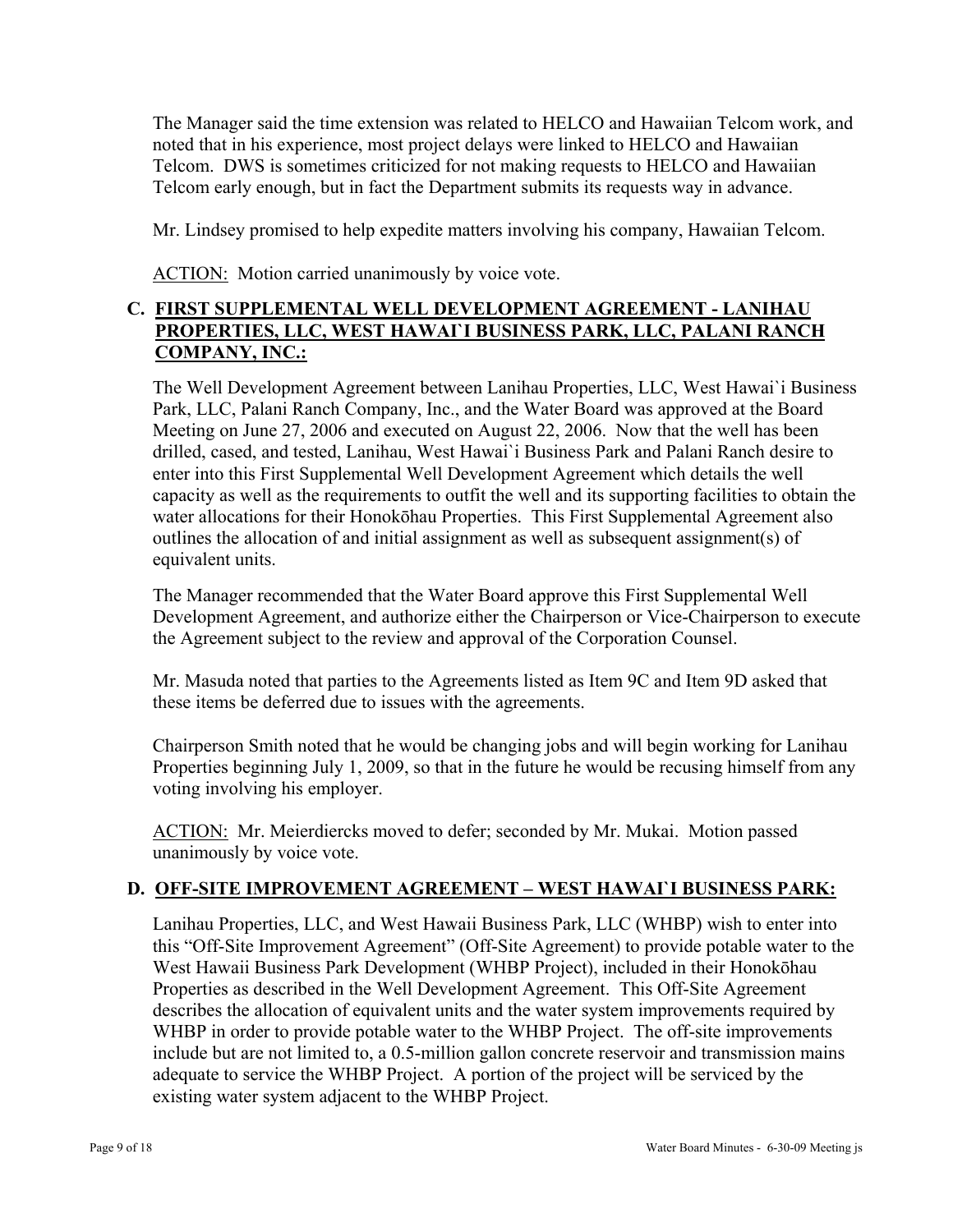This Off-Site Agreement is subject to the terms set forth in the Well Development Agreement and the First Supplemental Well Development Agreement if approved.

The Manager recommended that the Water Board approve this Off-Site Improvement Agreement and authorize either the Chairperson or Vice-Chairperson to execute the Agreement subject to the review and approval of the Corporation Counsel.

*(Item 9D deferred along with Item 9C above.)* 

# KA'U:

# A. **JOB NO. 2002-809, PĀHALA PRODUCTION WELL AND SUPPORTING FACILITIES:**

The contractor, Isemoto Contracting Co., Ltd., requests a 51-calendar day, no-cost time extension, due to the additional time required for Hawaiian Electric Light Company (HELCO) to remove the existing HELCO transformers, and due to weather-related delays on December 15, 2008 and March 9, 2009.

This is the fourth time extension request. The previously approved time extensions are listed below:

- Time Extension #1: Project extended 97 calendar days to allow for additional time required to obtain the County Building permit.
- Time Extension #2: Project extended 42 calendar days to allow for additional time required to return the undersized pump power cable to the Mainland and ship the required pump power cable to the project site.
- Time Extension #3: Project extended 38 calendar days to allow additional time for HELCO to install the new electric service lines.

This is a no-cost time extension. Engineering staff has reviewed this time extension request and finds that the additional 51 calendar days are justified.

The Manager recommended that the Water Board approve a contract time extension to Isemoto Contracting Co., Ltd. of 51 calendar days from June 29, 2009 to August 19, 2009, for JOB NO. 2002-809, PĀHALA PRODUCTION WELL AND SUPPORTING FACILITIES.

ACTION: Mr. Mukai moved to approve; seconded by Mr. Kuailani. Motion carried unanimously by voice vote.

## MISCELLANEOUS:

## A. **ENERGY PERFORMANCE CONTRACT:**

The Manager reported that the Department is still in the process of evaluating the most efficient way to do Energy Performance Contracts. He noted that there are so many variables involved and so many things that DWS *can* do. DWS is working to pick things that will bring to DWS the maximum benefit for the amount of money DWS will spend. That decision has not been made yet, he said.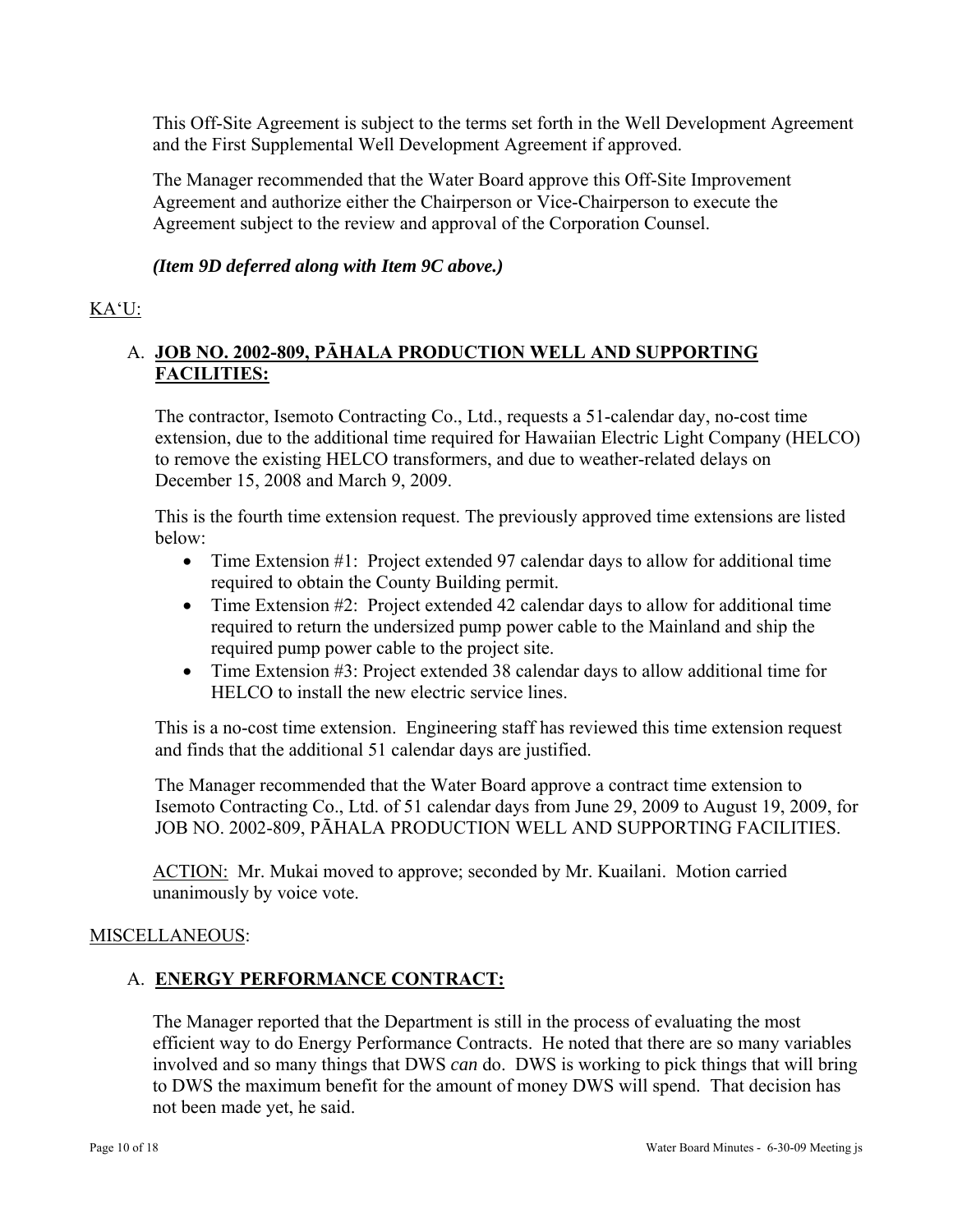Chairperson Smith said that Energy Specialist Ms. Julie Myhre, as a member of the County's Green Team, should continue her efforts regarding energy conservation and sustainability. Noting that the Mayor has recently selected nominees to the Energy Commission, the Chairperson suggested that Ms. Myhre coordinate her efforts with commission members including former Water Board Chairperson Mr. Tom Goya.

### B. **DEDICATION OF WATER SYSTEMS**:

The Department received the following documents for action by the Water Board. The water systems have been constructed in accordance with the Department's standards and are in acceptable condition for dedication.

#### **1. GRANT OF EASEMENT: (**For Access Purposes, Hakalau Iki Spring) Grantor: Kevin L. Hill and Kimberly C. Hill TMK: (3) 2-9-004: Portion 099

The Manager recommended that the Water Board accept these documents subject to the approval of the Corporation Counsel and that either the Chairman or the Vice-Chairman be authorized to sign the documents.

MOTION: Mr. Meierdiercks moved to approve; seconded by Mr. Kuailani.

Mr. Inaba noted that the dedication was to provide access to the Hakalau Iki Spring project.

ACTION: Motion carried unanimously by voice vote.

## C. **POWER COST ADJUSTMENT CLAUSE:**

A Public Hearing on the Power Cost Adjustment Clause was held today. Public Hearing Notice was published in the Hawai'i Tribune-Herald and in the West Hawai'i Today on June 5 and 7, 2009.

The Department's new power cost charge (PCC) formula allows updating of the PCC as often as every two months. The PCC was changed to its present \$2.38 per 1,000 gallons effective January 1, 2009, and has allowed the Department to recover 93% of the actual power costs paid to HELCO since July 2008.

As the Department's power costs have been decreasing, it is appropriate to lower the PCC to more closely reflect the Department's actual power costs. As of May 2009, the PCC computes to \$1.83 per 1,000 gallons (\$9,772,897 / 5,346,747 gallons).

The Manager recommended that the Water Board approve the proposed cost of the Power Adjustment Clause per thousand gallons based on the above discussion, effective the first day of the month after proposed establishment of the rate by the Water Board.

Chairperson Smith noted that a Public Hearing was held earlier regarding the recommendation to revise the Cost of Power Adjustment Clause stated above.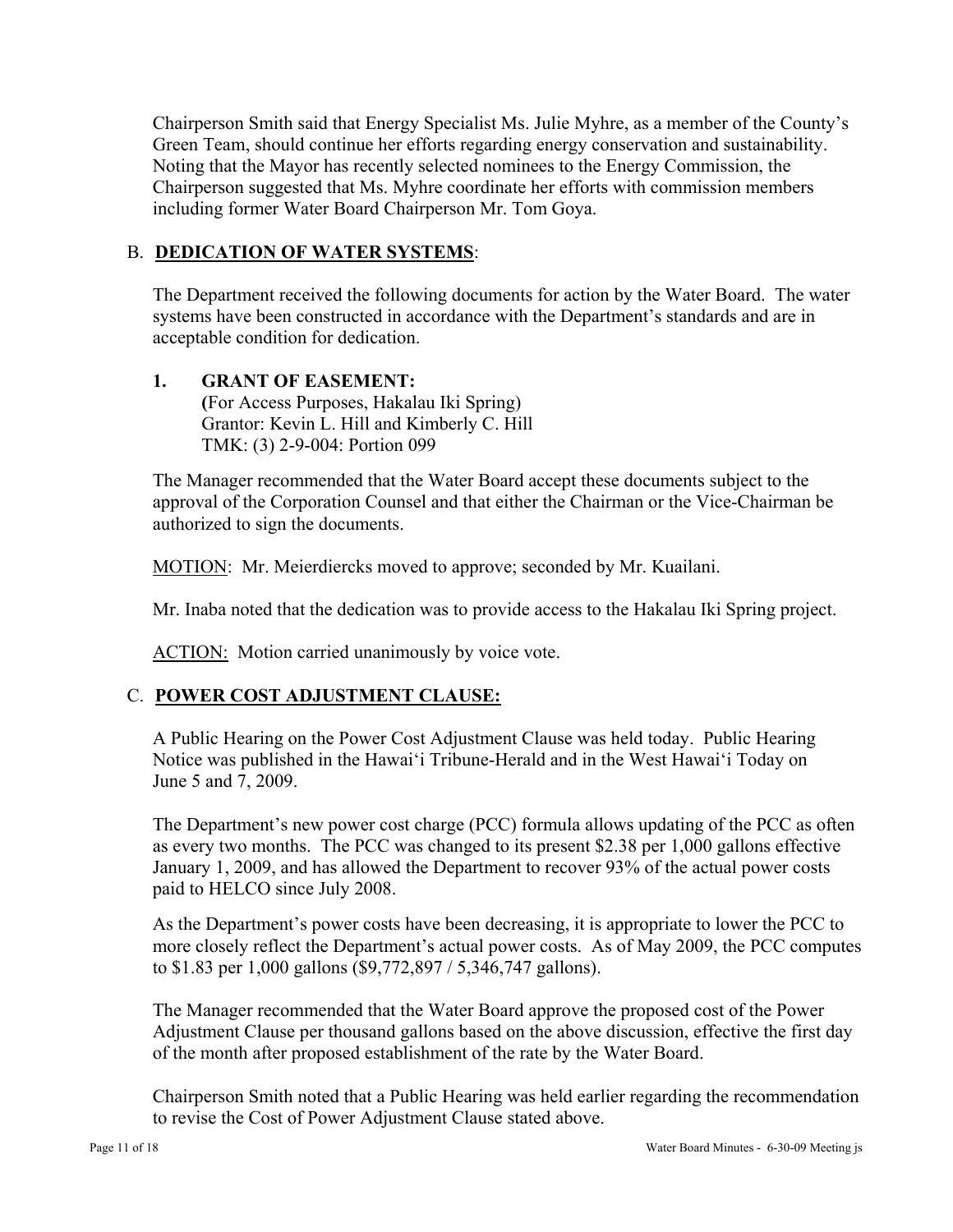MOTION: Mr. Mukai moved to approve; seconded by Mr. Lindsey.

The Manager said it was unfortunate that the data always lags by two months, including HELCO'S billing to DWS. Therefore, any adjustment of the PCC is based on data that is two months old. He noted that when the Public Hearing Notice was published, the current data (as of April 2009) put the PCC at \$1.93 per 1,000 gallons. Since publication of the Public Notice, the May data put it at \$1.83. The Manager said he checked with Mr. Masuda of Corporation Counsel, who said it was okay to deviate from what was published in the Public Notice as long as the Water Board approves it. Therefore, it would be acceptable for the Water Board to approve the \$1.83 per 1,000 gallons. The Manager noted that gas prices have risen substantially over the past two months, while HELCO's charges to DWS have not yet reflected the rise in gas prices. It is virtually certain that the next time the data comes in, the PCC will be much higher than \$1.83. To approve the \$1.83 charge would mean that the Department will lose money, because what DWS pays to HELCO is going to be more than what DWS collects, he said.

Chairperson Smith said that the current methodology approved by the Water Board late last year gave the Board the flexibility to adjust the PCC every two months, instead of only once a year. He noted that when the Water Board approved the methodology it was known that it was not perfect, but it was better than before. He said that because the Board needs to adjust the charge according to the most current available data, the Board should go with the \$1.83. The Board's goal is to have a transparent system so that the public can know that the Board is not intentionally trying to overcharge customers for the costs that DWS incurs, he said. The Board also does not want the public to think that DWS is trying to get back the \$2 million that the Department lost last year, he added. The Board is trying to improve DWS's systems and charge customers what it costs the Department for the water it provides to customers.

The Manager said that because the Department is on a two-month billing cycle, DWS is always going to be two months behind in its data. It is virtually guaranteed that the data in July will be higher than \$1.83, and therefore it is a certainty that the Department will come back to the Board two months from now to seek a further adjustment of the Power Cost charge.

Chairperson Smith asked whether HELCO could give DWS a preview of what the next billing will be.

The Manager said that the Energy Specialist (Ms. Myhre) had asked HELCO, but was unable to get the information. In the meantime, the only data that DWS has to go on is the May data, while it is certain that rising gas prices will put June's data much higher.

Mr. Mukai spoke in favor of changing the PCC to \$1.83, the figure based on the most current available data. Not to reduce the PCC to \$1.83 would be a disservice to DWS customers.

The Manager noted that the Public Notice gave a range of between \$1.93 and \$2.38.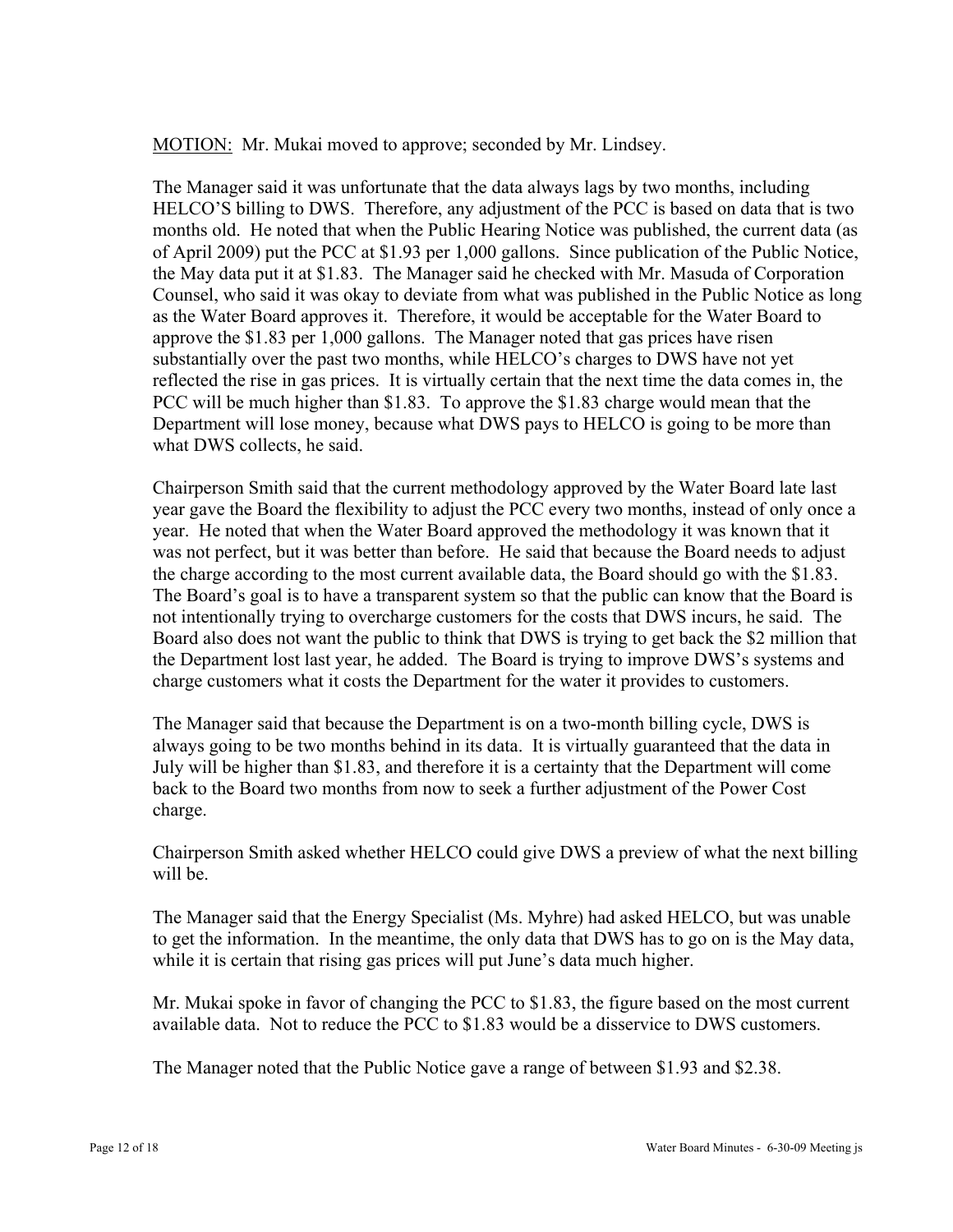Chairperson Smith said that Corporation Counsel said that the Board has the flexibility to either go with \$1.83 or \$1.93.

Mr. Masuda reviewed what the Board cannot do. The Board, for example, cannot say in a Public Notice something like "\$2 or below," because that would be too broad-ranging. The Board needs to set an actual amount, so setting a specific range would be acceptable. However, if the Board decides to deviate from the range it published in the Public Notice, it can do so. It would be up to the Board to assess whatever charge it chooses. For example, if the Public Notice says it is for \$5, the Board does not necessarily have to approve \$5; it is just a recommendation. In public testimony, if for example, somebody proposed a charge of \$6 instead, the Board can take that proposal and rule accordingly.

Chairperson Smith said that the Board has the latitude in this case to decide \$1.83, \$1.93 or keep the charge at its current level.

A discussion ensued on how HELCO adjusts its rates, based on a Public Utilities Commission formula. By comparison, DWS as a government entity cannot merely go with a formula when it changes rates, the Manager noted. According to statute, DWS, unlike HELCO, is required to hold a Public Hearing whenever the Department changes its rates or charges. Therefore, DWS as a government entity does not have the flexibility that HELCO has to change rates.

Mr. Taniguchi asked how DWS came up with the \$1.83 and \$1.93.

The Manager said that the figures were based on consumption information and HELCO's charges as of April and May, respectively. He explained that not every DWS customer is on the same billing schedule, but that every customer is billed every two months.

Mr. Taniguchi noted that he had asked Corporation Counsel, at the May Water Board Meeting, if the Board has to approve a PCC *when it knows* that fuel prices are rising and that DWS would lose as a result. He wondered if the Board must approve it, or can the Board just defer it. He lamented not having more current data available upon which to base a decision. Mr. Taniguchi asked if the Board could hold a Public Hearing every month on a revised PCC.

The Manager said no, the Board cannot change the charge more often than every two months, under the ruling made by the Water Board.

Chairperson Smith confirmed this, saying that it was based on the 30-day Public Notice period.

Mr. Mukai asked Mr. Masuda if the Board can defer this item to the July Water Board Meeting without holding another Public Hearing, with the intent of getting more updated data.

Mr. Masuda said that because the Public Hearing Notice put the revised PCC at a range, and today the public was given an opportunity to speak at the Public Hearing, the Board *could*  decide to defer without holding another Public Hearing. However, to do so would be a disservice to the public because the Board would now be likely to consider a different charge. In any case, DWS will always be a month behind because of the Public Hearing period.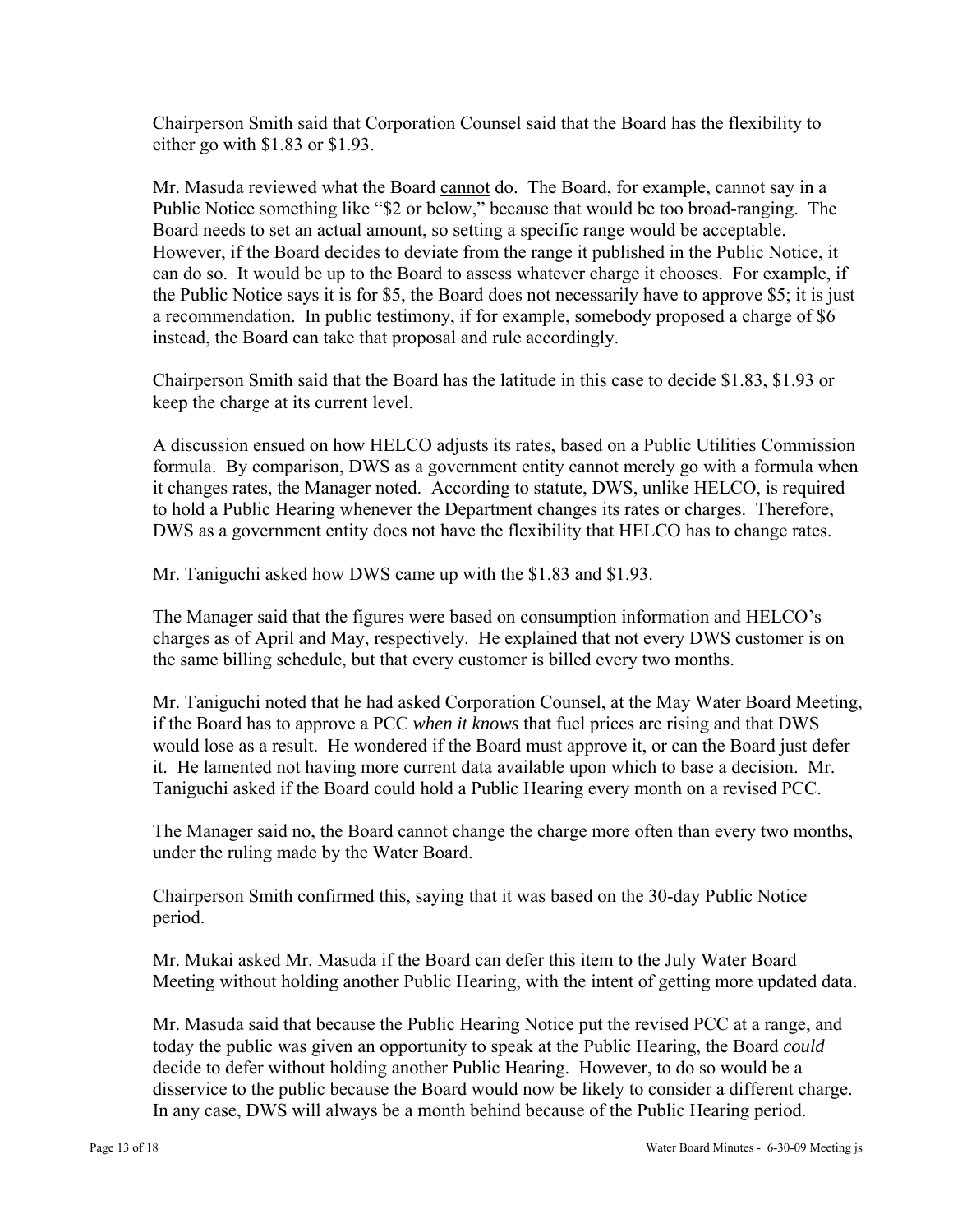Mr. Meierdiercks, noting that the Public Notice gave a range of between \$1.93 and \$2.38, recommended that the Board lower the charge to \$1.93, the lowest charge stated in the Public Notice. This would show the public that DWS lowered it as low as stated in the Public Notice. While that would be higher than the \$1.83 based on the latest data, everybody knows that gas prices are going up as of July 1 when the excise tax is re-imposed on ethanol and it will affect DWS immediately as well.

Chairperson Smith said the Board needed to agree on a charge that is defensible. The latest, most current, data available today substantiates a charge of \$1.83. Whenever the Board makes a decision, the Board needs to be mindful that West Hawai'i Today or the Tribune-Herald could call and ask the Chairperson or the Manager how they came to this decision. The Chairperson believed the defensible choices for the Board are either to approve \$1.83 or to defer.

The Manager agreed with the Chairperson, and believed that the right thing to do was go with \$1.83. The Department can come back in two months and ask the Board to re-examine the charge at that time.

The Deputy Manager said he agreed with Mr. Meierdiercks's recommendation of going with \$1.93, because the Public Notice gave the range of between \$1.93 and \$2.38.

The Manager said that the issue is that the Department's most current data substantiates \$1.83. The bottom line is what is current at the time of the Public Hearing; in this case, the current data is \$1.83.

Chairperson Smith said the Board needs to be consistent by following the formula which uses the most current available data. He noted that there was a Motion on the floor, although the Motion was somewhat vague. The Motion gives the Board the latitude to go between \$1.93 and \$2.38, or any level.

There was some confusion as to whether there was a Motion on the floor. The Secretary noted that the recommendation on the Agenda was moved by Mr. Mukai and seconded by Mr. Lindsey.

Chairperson Smith said the Motion was to adjust the PCC, and asked if an amended Motion was needed.

AMENDED MOTION: Mr. Mukai moved to amend the Motion to reflect a Power Cost Adjustment Clause of \$1.83 per 1,000 gallons; seconded by Mr. Lindsey. Motion carried unanimously by voice vote.

Chairperson Smith asked Ms. Aton to issue a press release on the revised charge.

Mr. Kuailani raised a point of order, noting that the Board now needed to vote on the main Motion as amended.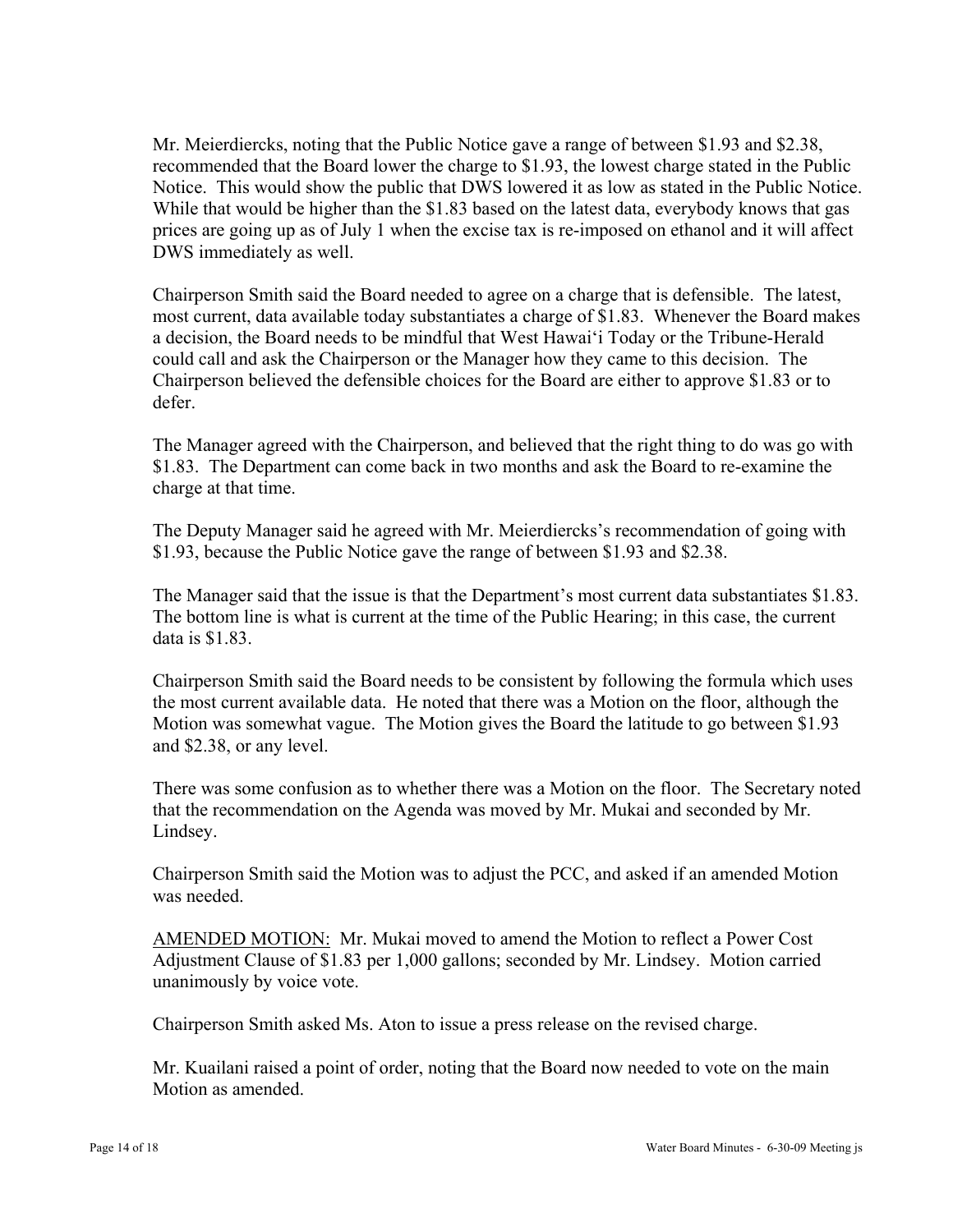ACTION: Main Motion, as amended, carried unanimously by voice vote.

# D. **MONTHLY PROGRESS REPORT:**

Mr. Taniguchi asked for an explanation of the grand total for DWS construction projects of \$47,752,027 listed in the Monthly Progress Report, against \$65 million in projects listed in the Monthly Financial Statements.

Chairperson Smith suggested that Mr. Taniguchi pose specific questions to Waterworks Controller Mr. Rick Sumada, and requested that the responses be reported at the July Water Board Meeting. He noted that the revamped, simplified Monthly Progress Report was a work in progress, and was still being fine-tuned.

## E. **REVIEW OF MONTHLY FINANCIAL STATEMENTS**:

*(This item was inadvertently skipped over, but Chairperson Smith returned to it following the Chairperson's Report.)* 

## F. **WATER RATE STUDY:**

No discussion.

## G. **MANAGER'S REPORT**:

The Manager provided an update on the following:

- 1) Update on use agreement on KIC wells: While KIC has still not gotten back to DWS, the Department is eager to reach an agreement. The Manager noted that fortunately for DWS, KIC's proposed development is right above the Kahalu`u Shaft. It would be advantageous for DWS to take some of KIC wells' water down to the shaft. Chairperson Smith noted that there were leadership changes at KIC underway, with CEO Greg Chun leaving as of June 30, and Ray Soon in line for a possible trusteeship.
- 2) Palani Road Transmission Project: This project is finally out to bid, with bid opening on July 23, 2009. The project estimate is \$15.7 million, and amid the economic situation, DWS is anxious to see how the bid prices come in. Chairperson Smith asked what impact the project would have on traffic circulation. The Manager said that there would be virtually no impact, until one line crosses perpendicular to Palani Road. The only foreseeable impact would be the construction trucks going up and down with piping, etc. He noted that the transmission line mainly goes on the south side of Palani Road. Chairperson Smith said the Department needs to present clear information to the media regarding the project's scope and its impact on traffic. The Manager said the purpose of the project was to bring the mauka water makai, which would reduce the need for shaft pumping and thereby improve the quality of the water for the people of Kailua town. In addition, it will enable DWS to serve the fast-growing Kealakehe area including the Villages at Lai`o`pua and other Hawaiian Homelands development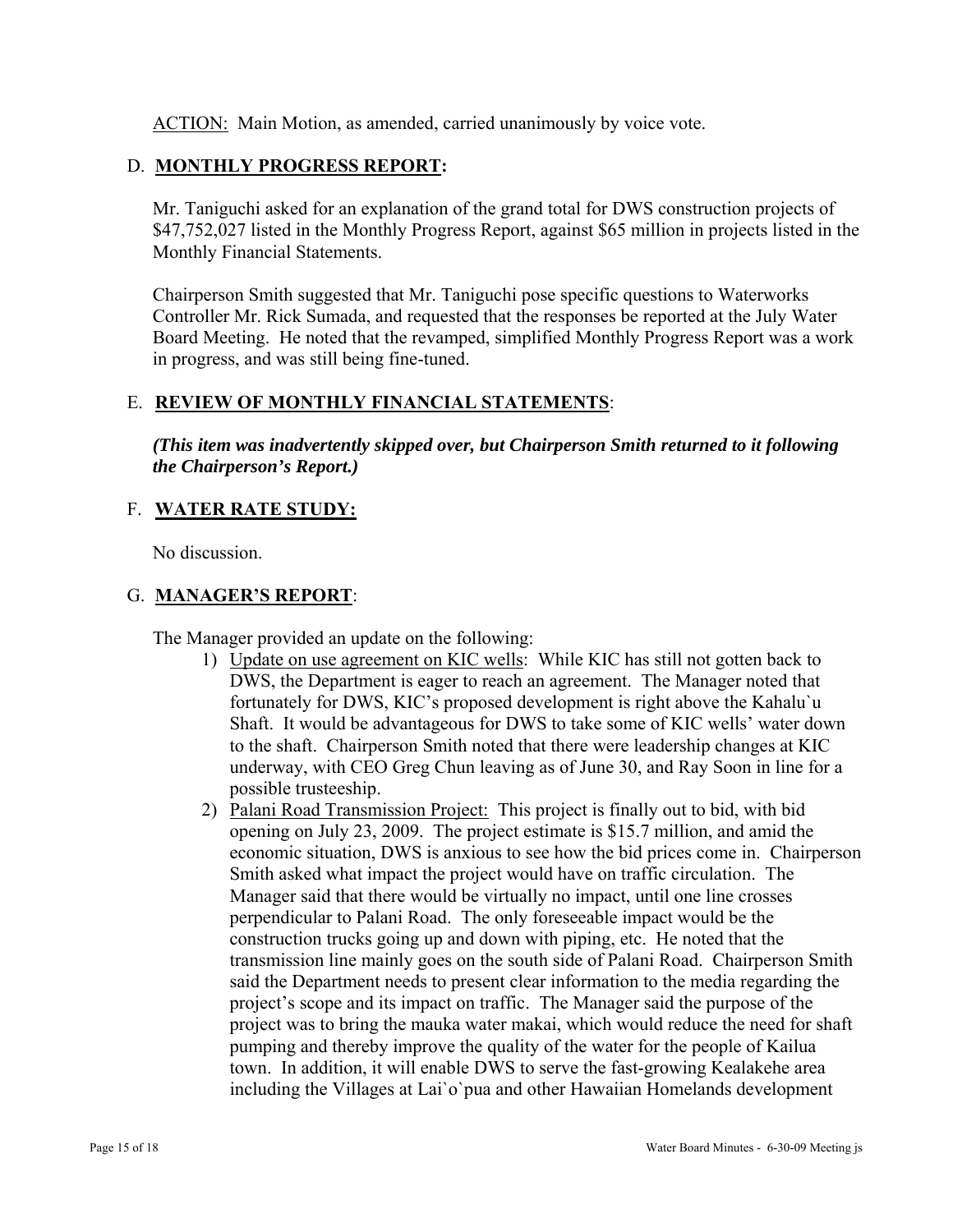projects. The project will provide a good transmission system to divert water to those areas; however, it will not increase DWS capacity.

- 3) AWWA ACE 09 (National Conference): The Manager reported on a class at the conference on educating public officials on the complexity of a water department. This was very useful because many officials are unaware of what is involved in providing a reliable, safe source of drinking water. He purchased the book "Water Basics for Decision Makers," which he highly recommended. The book was very expensive, so it was not feasible to buy copies for each of the Water Board members. The book is available on loan to Water Board members, through the Secretary. Chairperson Smith expressed thanks to the Manager for the great dinner he hosted for the Hawai'i delegation to the conference.
- 4) Kona Water Round Table: Ms. Aton reported that it will be held on July 22, 2009 from 8:30 to 12:30 at Kona Outdoor Circle, in partnership with Palamanui. Parking will be on the makai shoulder of Kuakini Highway, above the facility. There have been 60 RSVPs so far for the informational meeting, whose theme is "Understanding the History, Design and Use of Injection Wells." Chairperson Smith noted that Board members are welcome to attend, but under Sunshine Law they are barred from talking Board business.
- 5) Computer Use Internet/Email Policy: The Manager said that DWS has a very strict policy on computer use. The Department's IT person installed a special program several years ago to block out access to certain websites such as E-Bay. The Department has an internal policy on computer use, which each employee required to read and initial to ensure everyone is aware. DWS has gone beyond what other County departments have done to ensure proper computer use. The DWS email server was recently changed to make it more dependable, provide more storage and decrease capability of how much employees can receive. The Manager wants to see the start of a document imaging system, and the IT person is currently working on it with Corporation Counsel to ensure whatever the Department does is legal. Chairperson Smith said it was important, in light of allegations recently raised by Council members Pete Hoffmann and Dominic Yagong about County workers surfing the Internet, that the Department independently checks and monitors for Internet or email abuse, and takes appropriate action to see that any abuse stops.
- 6) Sustainability/Energy/Green Team Update: The Manager noted that the Green Team, to which Energy Specialist Ms. Myhre belongs, recently conducted a survey of commuting patterns by County employees (how employees get to work, by what size of vehicle if driving oneself, how long the commute is, etc.) On sustainability, the Department's Hilo main office and the Hilo Baseyard staff have made progress, diverting some 314 pounds of trash from the landfill through recycling. Ms. Myhre is expanding the recycling efforts to the other three baseyards, with the amount of diverted trash expected to double.

## H. **CHAIRPERSON'S REPORT**:

Chairperson Smith said that the Water Board's role is to provide policy direction to the Department, not to meddle in day-to-day activities. Along these lines, various Water Board members have different areas of expertise and experience. He cited Mr. Taniguchi's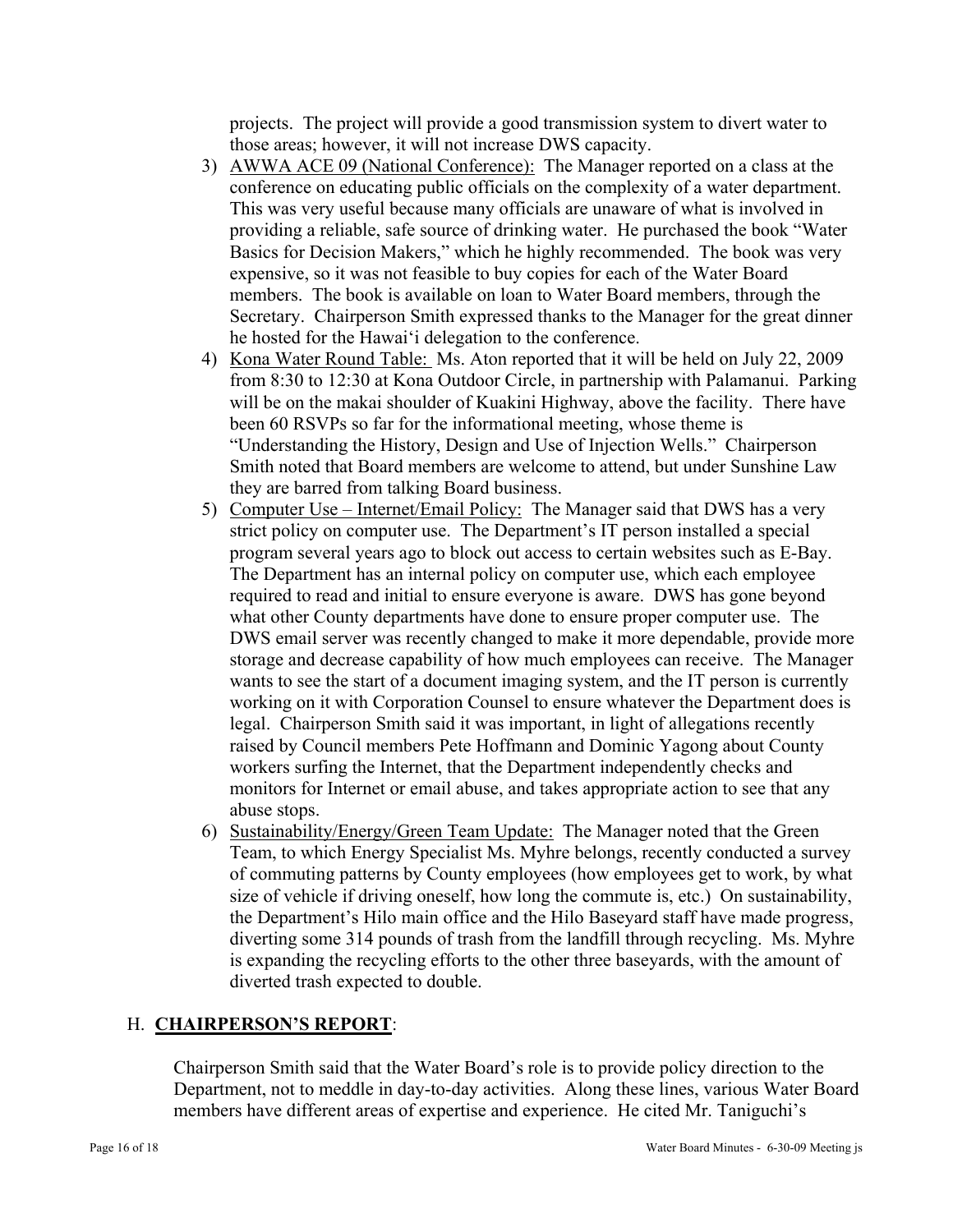financial background at Bank of Hawai'i, where there are credit card policies to prevent abuse. He also cited Mr. Mukai, who is working on the take-home automobile policy with the Deputy Manager. The Chairperson said it was important to make sure that the Department is a tightly-run ship so it does not end up on the front page.

The Manager said he appreciated Mr. Taniguchi's help, citing his involvement in simplifying the Monthly Progress Report. He said he also appreciates the feedback and advice of the Board, to help strengthen the Department. The aim is to ensure the Department's semi-autonomous status, which enables DWS to operate without any political influence.

Chairperson Smith said he agreed.

Mr. Taniguchi reminded Chairperson Smith that he had missed Item 11E (Monthly Financial Statements.

Chairperson Smith took up **Item 11E** at this point.

Mr. Taniguchi asked Ms. Pua, filling in for Waterworks Controller Mr. Rick Sumada, what the Power Purchase Revenue was for May. He was under the impression that Mr. Sumada would give the Power Purchase Revenue as a separate breakdown in the Monthly Financial Statements, as he had at the May Water Board Meeting. Mr. Taniguchi noted that as of the May figures, the Department is \$2 million in the black, with one more month to go in the fiscal year. He expressed hopes that some of those funds could be put towards C.I.P. He said he hoped that Mr. Sumada would separate out the Power Purchase Revenue in future Monthly Financial Statements.

The Manager noted that Mr. Sumada was unable to attend today's meeting due to illness, but that he expected him to be back for next month's Water Board Meeting.

Ms. Pua reported that the Power Purchase Revenue for May was \$2,058,243.

## ANNOUNCEMENTS:

## 1. **Next Meeting:**

The next Meeting of the Water Board will be held on July 28, 2009 at 10:00 a.m. the Department of Water Supply Operations Center, 889 Leilani Street, Hilo.

#### 2. **Following Meeting:**

The following meeting of the Water Board will be held on August 25, 2009 at 10:00 a.m. in Kona at the Royal Kona Resort, Resolution Room, 75-5852 Ali`i Drive, Kailua-Kona.

#### STATEMENTS FROM THE PUBLIC:

None.